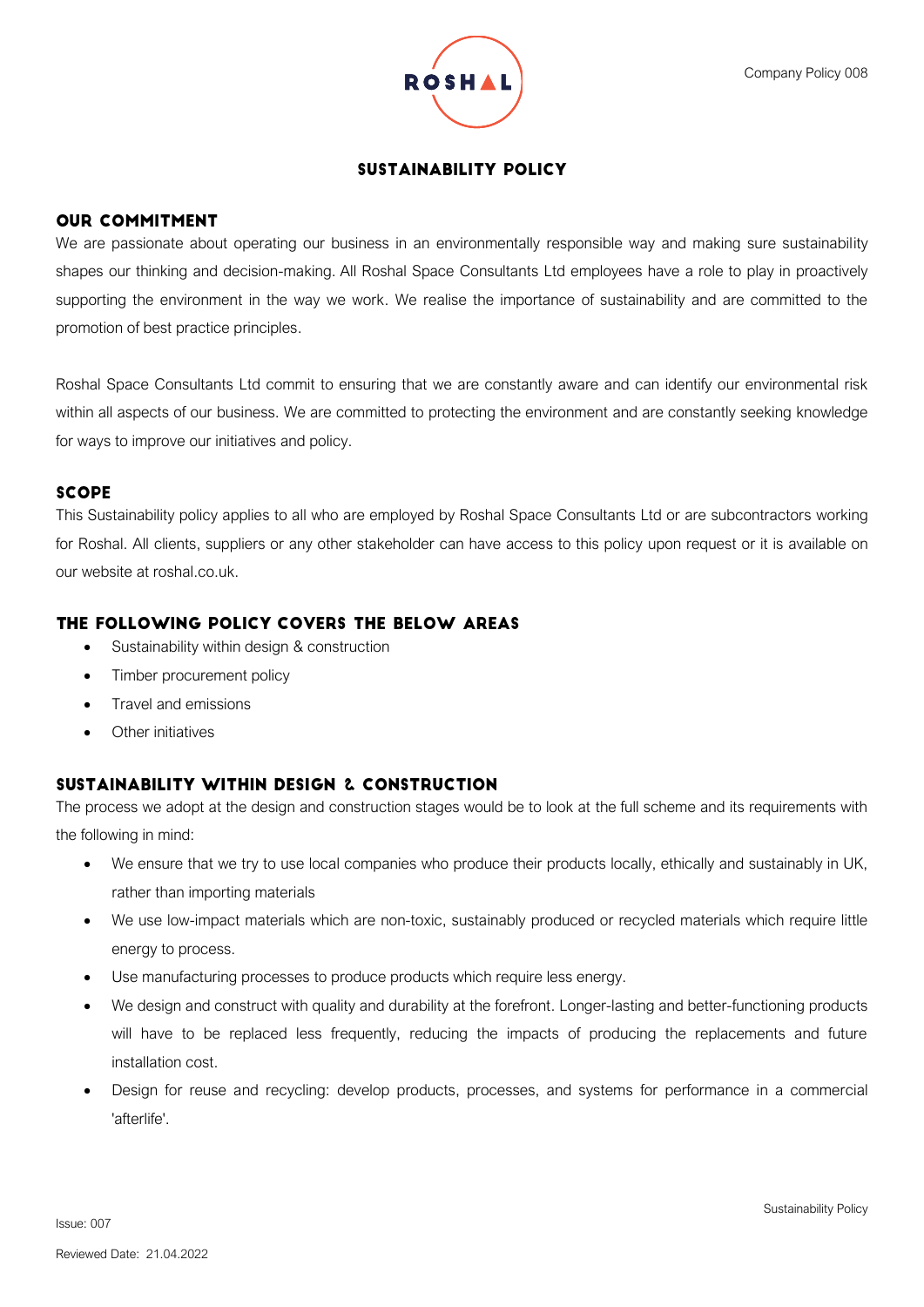

- Only use suppliers that have made a commitment to reduce the environmental impact across the whole life cycle of their product or service. Many suppliers have their own initiatives or sustainable product range which we support such as Gresham's Club Green recycling, Dulux, Crown and Johnsons paints, Interface BRE certified carpet tiles and their scheme to collect from site to reuse diverting from land fill.
- Sustainable Design Standards: utilise relevant and approved standards to ensure that all projects are as future proofed as possible.
- Renewability: materials should come from nearby (local or bioregional), sustainably managed renewable sources that can be composted (or fed to livestock) when their usefulness has been exhausted.
- Healthy Buildings: sustainable building design aims to create buildings that are not harmful to their occupants or to the larger environment. An important emphasis is on indoor environmental quality, especially indoor air quality. Sustainability and sustainable design involves juggling a number of issues in a careful balancing act. The following have to be considered carefully.
	- o Materials using less material (light weighting), fewer materials (making it easier to recycle) and if possible avoiding toxic substances and choosing renewable or recycled/recyclable.
	- o De-materialisation could include some of the above, light weighting for example, but also designing things to be multifunctional, or finding a different way to deliver the same benefit through a service or product-service combination.
- Design for disassembly making things easy to take apart so they can be repaired, serviced, upgraded, remanufactured, or recycled, such as through modular design, or smart materials which can self-disassemble when needed.
- Energy both in production, and in use and disposal. This includes minimising energy use, moving to the use of renewable energy, and extracting energy from waste in some cases.
- Transport minimising transport. Sourcing a renewable, impeccably green material which you ship four times round the world may not be as sustainable as something a little less clean but locally obtained.

Like any good design, sustainable design involves delivering the best performance or result for the least cost over the long term. Sustainable design involves the strategic use of design to meet current and future human needs without compromising the environment. It includes (re)design of products, processes, services or systems to tackle imbalances or trade-offs between the demands of society, the environment and the economy and, ultimately, restoration of damage already done.

Some additional examples of our sustainability initiatives are as follows:

Using products to aid energy and thermal qualities and using recycled products in these situations where possible.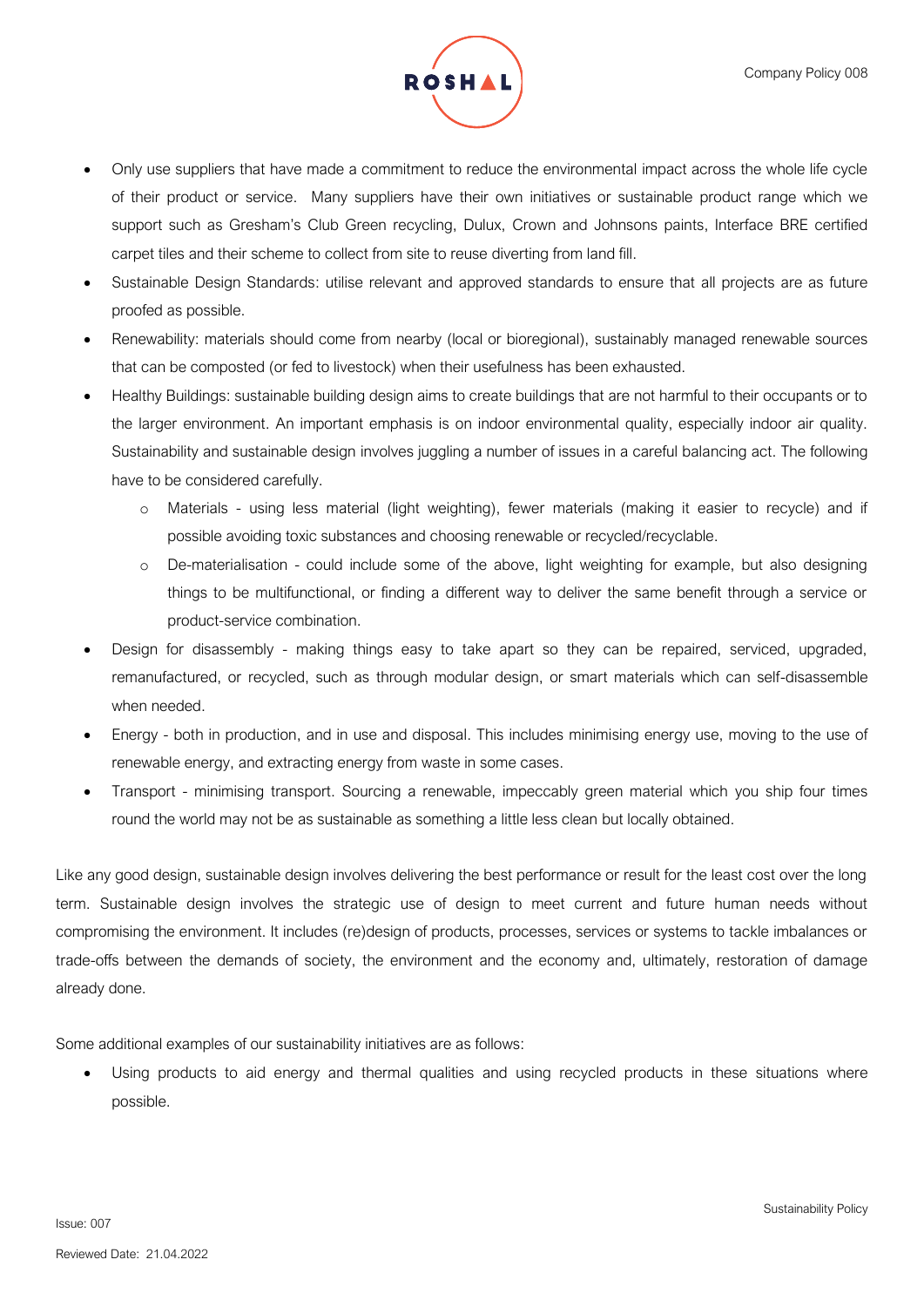- Installing non-plastic materials such as roof membranes thus limiting the damage to the environment caused by the products used in the manufacture.
- Photovoltaic roof coverings: single ply non-plasticised waterproofing membrane that incorporates flexible thin film amorphous silicon photovoltaic cells. This gives the opportunity to generate electricity for the building whilst at the same time making the roof watertight. It is, therefore, classified as a Building Integrated Product and as such is favoured by the Department of Trade and Industry (D.T.I.) regarding the awarding of and level of Grants available through the Energy Savings Trust (E.S.T.) for Solar Installations. In addition to the savings on Energy Costs, there are of course environmental benefits in the resultant reduction of Carbon Emissions.
- Rainwater Harvesting: More than 50% of mains water can be substituted by rainwater.
- Greywater recycling
- Biomass Boilers: these use renewable organic materials, such as wood, agricultural crops or wastes, and municipal wastes, as fuel or energy. At present these installations could only be designed and installed in larger projects. On large scale industrial installations, biomass boilers can be fed from the waste created within the factory process on a scale that will regenerate more power than is required by the factory, in these cases the surplus power can be diverted into the national grid system.
- Biofuel Boilers: these boilers use fuel produced from renewable resources, especially plant biomass, vegetable oils, and treated municipal and industrial wastes. Biofuels are considered neutral with respect to the emission of carbon dioxide because the carbon dioxide given off by burning them is balanced by the carbon dioxide absorbed by the plants that are grown to produce them.
- Ground Source Heat Pumps: Ground Source Heat Pumps are usually designed to use the thermal resource found in the first 100m of the surface and are accredited under government backed grants.
- Air Source Heat Pump: these take energy from the air and raise it to a higher temperature, using a process which is similar to a reverse refrigeration process. For commercial and large spaces, a row or bank of air source heat pumps (Air Handling Units) will be required along with internal heat pump and pressured hot water tank for ongoing water usage.

As a contractor working on traditional form of contracts it is sometimes hard to alter the designed project with regard to materials used, but we do on a regular basis make suggestions and give informed options to the designers. These, if taken up, can drastically increase the sustainability of the project. Some examples that have been accepted on previous projects are as follows, Air source heat pumps, recycled plastic kerbs and rainwater harvesting and grey water harvesting.

Issue: 007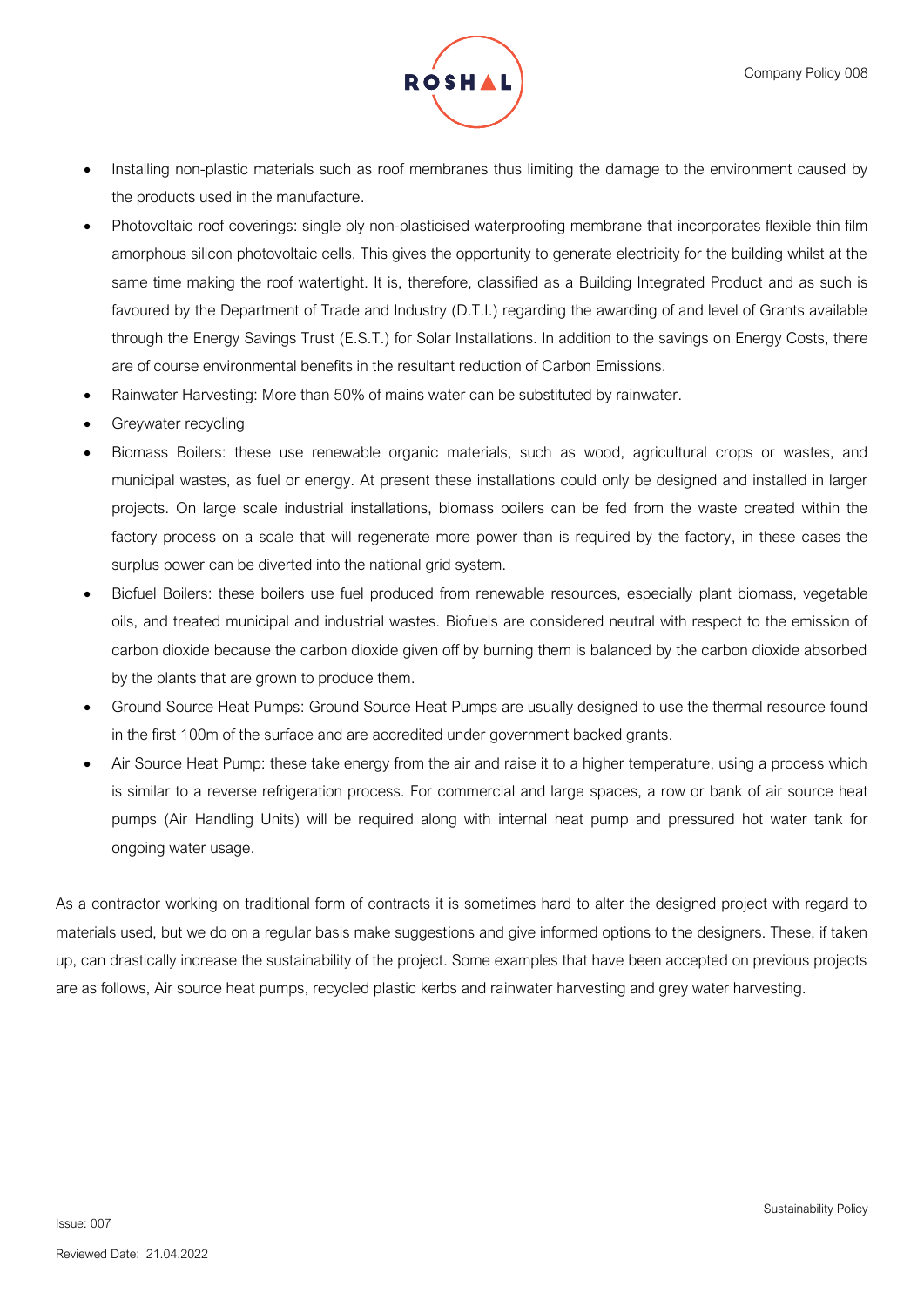

### **TIMBER PROCUREMENT POLICY**

Roshal Space Consultants Ltd recognise that:

- Forests are essential for human survival and well-being. They are among the most bio-diverse and valuable terrestrial ecosystems on the planet. They provide us with food, oxygen, shelter, recreation, and spiritual sustenance. The biodiversity of forests the variety of genes, species, and forest ecosystems underpins these goods and services, and is the basis for long-term forest health and stability.
- Promoting ways to use forest biodiversity in a sustainable way, and with clear social and economic benefits, is important.
- Forest certification provides evidence of sustainable forest management, yet at present, less than 10% of the world's forests are certified. Mainstreaming forest certification systems (such as PEFC and FSC) will assist in promoting sustainable forest management.

As a user of timber and wood-based products, Roshal recognises that it has a responsibility to current and future generations and will therefore strive to promote sustainable forest management. By demanding products from sustainably managed forests, we aim to stimulate the improvement of forest management and discourage unsustainable management practices.

Roshal will give preference to suppliers who can demonstrate that their products originate from sustainably managed forests. We consider it important that the origin of our wood-based products can be demonstrated through credible, independent Chain of Custody certification based on international standards and norms.

In this context, we recognise credible third-party certification systems accepted by government procurement policies and guidelines, such as the UK Central Point of Expertise of Timber or the EU Green Public Procurement criteria, as evidence of responsible and sustainable sourcing. This includes the Programme for the Endorsement of Forest Certification (PEFC) and the Forest Stewardship Council (FSC), the two largest forest

Certification (PEFC) and the Forest Stewardship Council (FSC), the two largest forest certification systems globally.

### **TRAVEL AND EMISSIONS**

- Reduce travel where possible for meeting and site visits. Encouraging virtual meetings and video calls through Teams, Zoom and Facetime.
- Encourage public transport/walk/cycle where possible
- Car share initiative for employees to reduce individual travel
- Flexible working including working from home is encouraged
- Employ a local workforce reducing travel